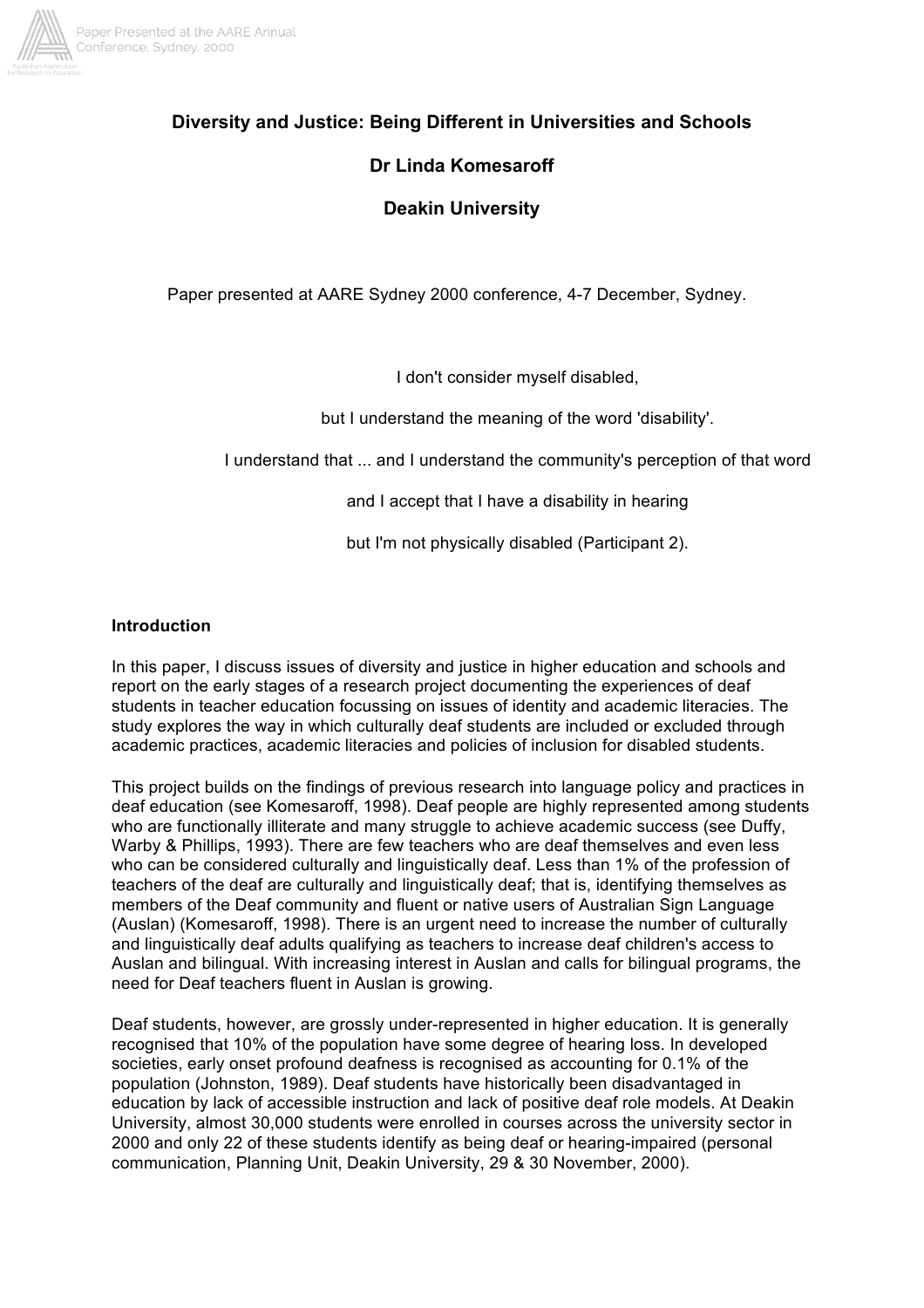

Given the small number of deaf students who attend university and the increasing demand for their employment in bilingual schools, deaf students at universities enrolled in teacher education represent an important group of students to support. This study seeks to explore the experiences of two deaf students in higher education completing an undergraduate degree in education. The results of this study will be used to inform future research with the intention to conduct a larger study of deaf students qualifying as teachers. Deaf students are targeted in university policies as members of an equity target group: disabled students. Being different in universities and schools, the title of this paper, refers both to the diversity in student, teacher and researcher populations and the need for us to act in ways that are different from the past.

# **The study**

This project is a case study of two deaf students in higher education enrolled in undergraduate education degrees at two different universities. Two research sites were selected to increase the degree to which the students' identities are protected. The participants for the research were recruited by approaching deaf students known to the researcher and through personal referral from members of the Deaf community. The criteria for selection of participants were that they are deaf, at any stage of an undergraduate degree in education, identify themselves as culturally and linguistically deaf (fluent or native users of Auslan) and study on-campus. The students were interviewed once in 2000 and will be interviewed twice per semester in 2001. Interviews are being conducted in Auslan at the students' universities. All interviews are videotaped to enable the researcher to produce a translation and transcription of the interview in English. As a hearing researcher, I recognise the minority language status of Auslan and the unequal position of deaf students participating in this research. Transcripts are provided to the participants for their accuracy and any amendment or addition. The results, implications and recommendations from this study will be discussed with the participants.

The participants are female, profoundly deaf and bilingual in Auslan and English. Both come from hearing families and were raised and educated primarily through English, spoken or signed. Both participants have relatives who are tertiary educated and are studying to become primary teachers of deaf students. Participant 1 is in her third year of a primary education degree and has returned to study as a mature-aged student. She was employed in the government sector for several years and left to pursue tertiary study. She has completed a diploma in teaching Auslan as a language other than English and almost completed a diploma in Disability Studies. She was raised and educated orally, relying on speech and lip-reading and attending regular schools. She began to acquire Auslan at the age of 16 when she was first introduced to the Deaf community. Participant 2 is in her second year of a primary education degree and completed school two years ago. She was raised and educated through simultaneous communication: the simultaneous use of spoken and Signed English. She attended a segregated primary school and congregated high school (a school with a deaf facility to cater for a group of deaf students). She comes from a large family of teachers and was encouraged to become a teacher by friends and her own teachers who recognised her potential.

## **Key issues in higher education for culturally deaf students**

Preliminary findings from the analysis of the first interviews identify the following key issues for culturally deaf students in higher education: access and support, academic literacies, cultural difference or deficit, and language and identity.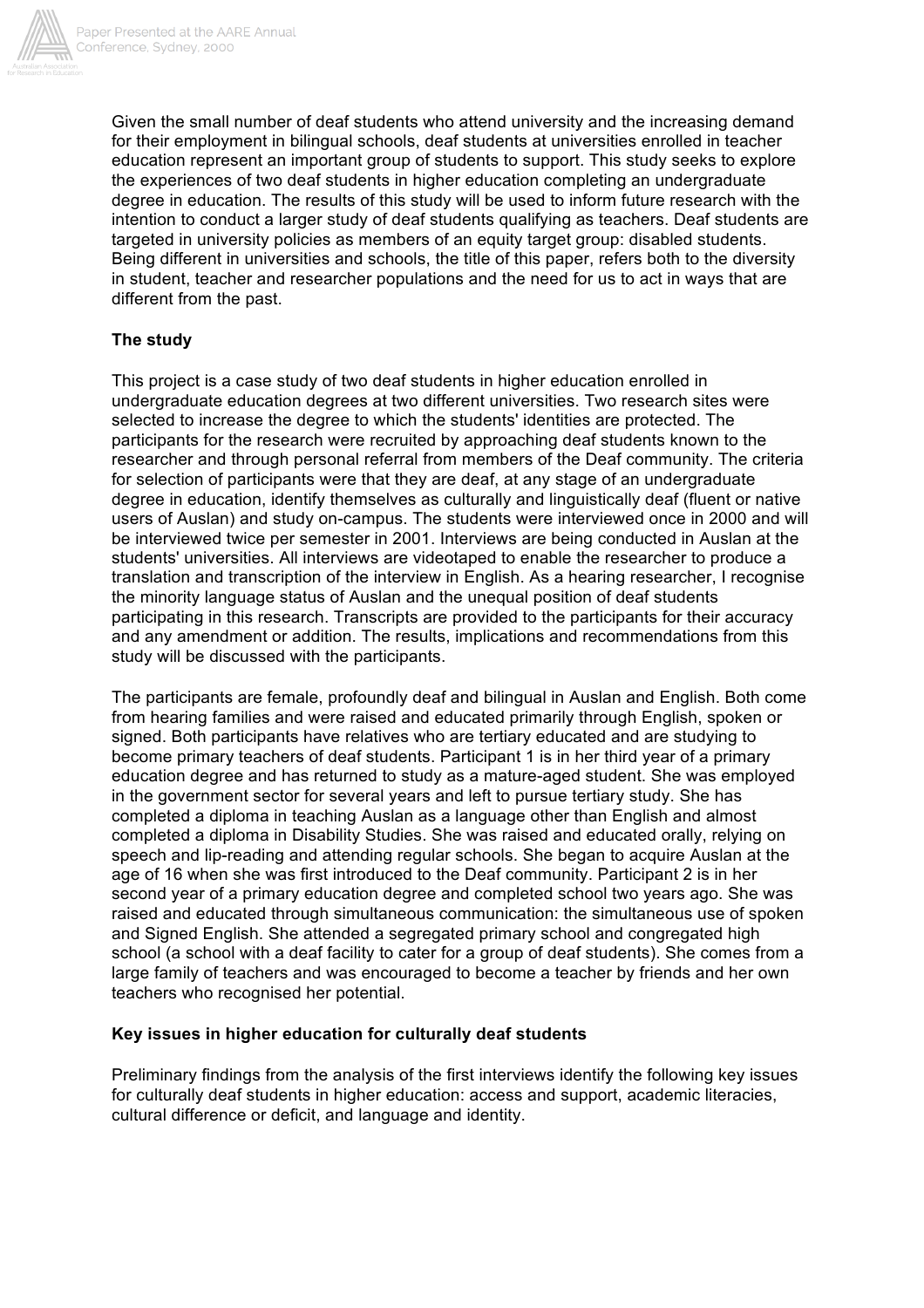

# **Access and support**

The issue of access is particularly highlighted in the case of Participant 1. She was not provided with interpreters in the first year of her course and as a result joined a group action being taken against the university under anti-discrimination legislation, the Disability Discrimination Act (see Commonwealth of Australia, 1992). The university was legally obligated to provide her and other deaf students with interpreters.

> First year was a bit difficult because I wasn't provided with interpreters or note takers full time, I had to rely on other students to take notes for me but it was limited. I never received full notes so I really had to persevere and keep asking and asking and asking at Student Services and finally it was organised and I had interpreters and note takers. But the problem still came up when interpreters were sick or on holidays and the problem is ongoing.

When I arrived and there weren't interpreters and there were no replacement interpreters or the note takers would come late, that was a big frustration for me (Participant 1).

Later in the same interview she described her first year experience as 'a difficult time' (Participant 1). In the second year of her course, she requested and received three hours support on a weekly basis from a tutor. The tutor's role is to explain assessment topics, advise on essay structure and proofread written assignments. The participant also sought extended borrowing from the university library and was granted four weeks borrowing, an additional two weeks to the usual student borrowing period. Gaining regular access to interpreters and other support services has often involved repeated requests and formal complaint.

> I also have some difficulties in the library too because normally deaf people have to read things over and over again but I've just recently succeeded. I've complained about not having enough time for library book borrowing and finally I've now got four weeks borrowing instead of two .... Finally! (Participant 1).

The second participant, attending a different university, reported no difficulty with support or access to the university. She is provided with interpreters and note-takers for all classes.

#### **Academic literacies**

Given the documented low levels of literacy achievement among deaf students (see Walker & Rickards, 1992), academic literacies may present a significant challenge to deaf students and barrier to higher education. Both participants were asked about their literacy skills and the strategies used when faced with difficult text. Participant 1 believes that having the support of a tutor has been vital to her success at university:

> [I] wish I had a proper tutor for teaching me about essay structure because I try my best to rearrange my work and structure my writing. The problem is sometimes the lecturers don't understand what I've written. I understand it myself but they don't understand what I've written so that's a bit of a problem.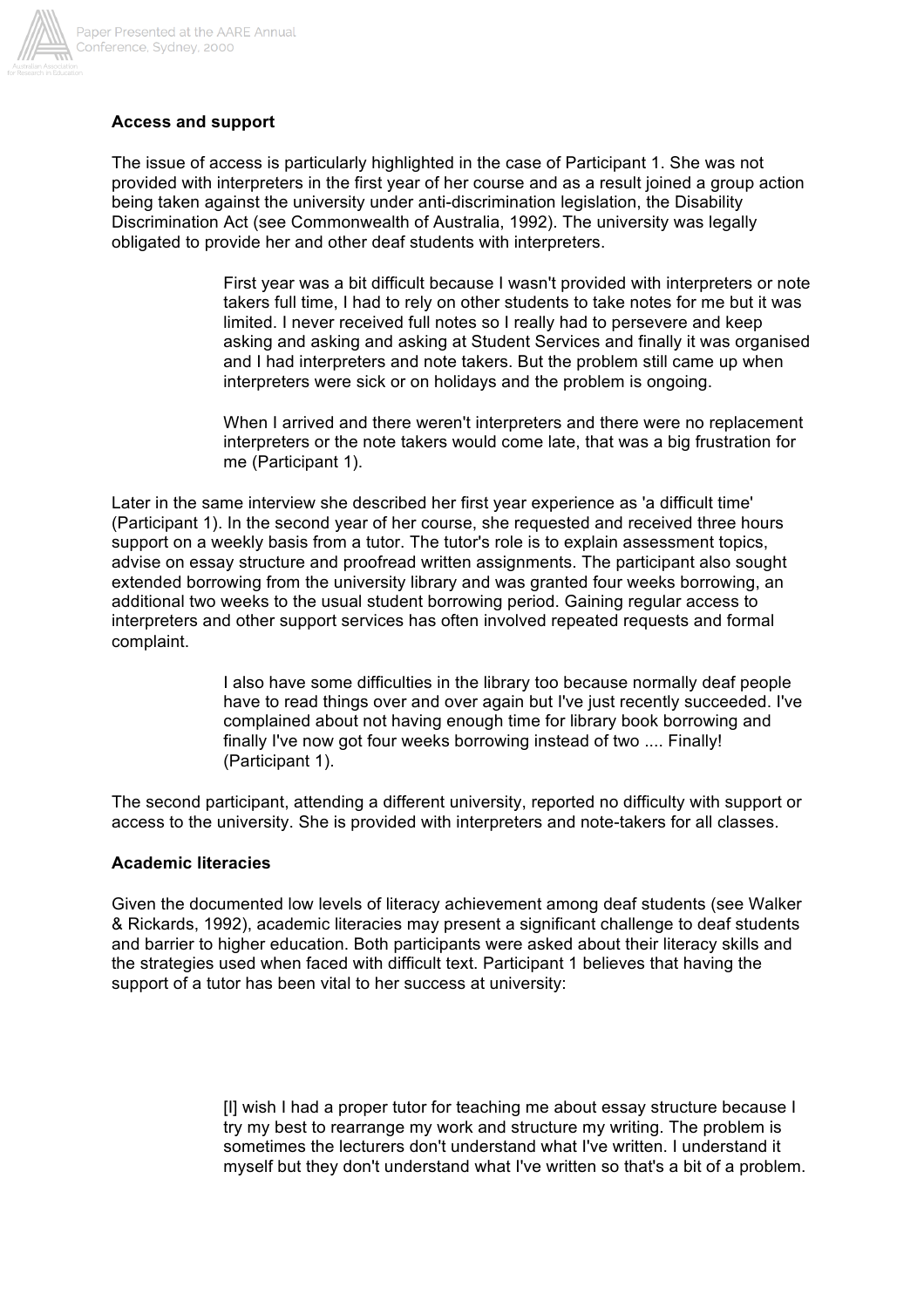

I now have a tutor to help me make changes to my writing so that lecturers can understand it.

... when you have two or three assignments due at the same time ... that's really difficult. But it's difficult for me because of the words and because of the length of sentences and the reading and the way it goes on and on (Participant 1).

I asked this participant how she copes with studying in, what is essentially, her second language:

> I think I cope reasonable well, only worry when I'm using written English and the grammar of English and how to write something. It looks wrong, it doesn't sound right and that's a problem for me but I think I cope alright (Participant 1).

This participant rates her English literacy in the range of 5-7 on a scale of 10. Her main strategy when faced with reading a difficult text is to reread:

> ... if I read something and I don't understand it, I might read it again two or three times to try and gather the meaning. If it's a word I haven't heard before, I use a dictionary and then try and link it to the whole picture (Participant 1).

She converts the text into a visual picture, not Auslan, but a picture representing the meaning of the text:

> When I look at a text and read it, I think I have a picture. I read word by word, first time slowly and then once if I find that I've lost it, I have to go right back and read it again, sometimes two or three times until I get a picture of it in my head .... If I'm reading something and I know what it means, I try and link it to something in my own understanding. In my mind, not signing actually, but just thinking about it in my mind (Participant 1).

The second participant rates her literacy skills as average compared with hearing students and above average for a deaf person:

> There's always somebody who is better than me and always somebody who is worse than me. So I don't know, perhaps average. I don't know, maybe high, above average for a deaf person. I don't want to say that, 'as a deaf person', but meaning deaf people have limited language in English but I had a lot of focus on English from my parents (Participant 2).

Participant 2 is not an especially avid reader: 'there's a lot of things I just have to read that I perhaps don't want to read'. The strategies she uses when faced with difficult text include asking her friends, using a glossary, looking for another paragraph in which the same word is used or asking her parents. She also recognises that some of the texts are difficult for other students: 'sometimes when I'm stuck and don't understand it, I'll find out that my friends also didn't understand it and it was the same for them'.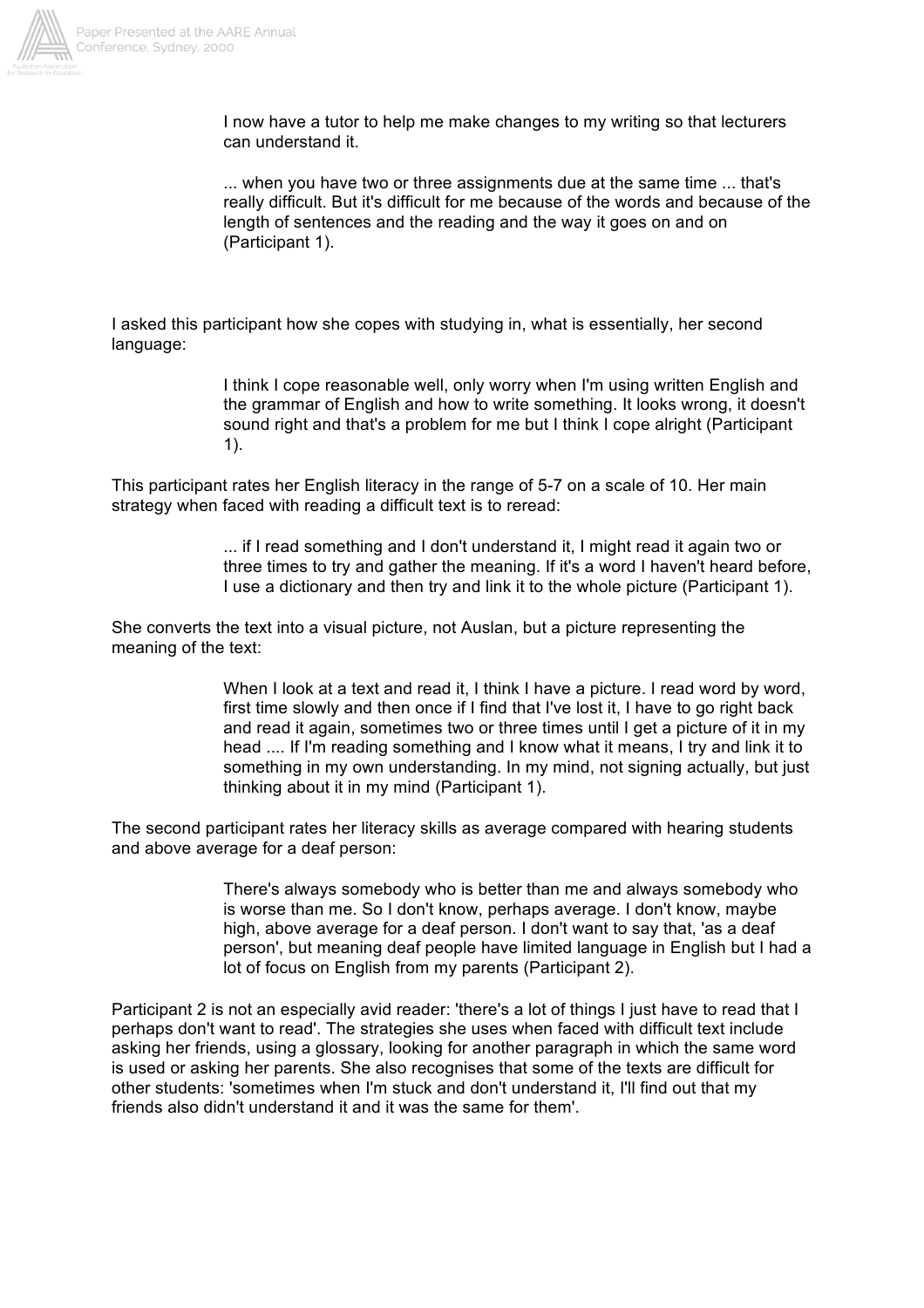

### **Cultural difference or deficit**

Both participants consider the general level of awareness of their needs among staff and students is low. Participant 1 found lack of understanding among academic staff about the interpreters working alongside them in the classroom. She would often have to explain the interpreter's role to other students, lecturers and teachers during practicum visits.

> For students in class and teachers and lecturers, it was very confusing for them at first. I had to explain why I had interpreters and note takers .... most staff don't have awareness and I think that's part of a barrier too. That's a problem when they're not aware of deaf people because this is such a big place and there are so few deaf people and Student Services don't tell lecturers what deaf students need. I'd be interested to know if they receive any information about raising their awareness, to tell lecturers that you have a deaf student in your class and this is what they'll need. Because I always have to go and tell them, 'Hey! I'm deaf and this is the interpreter', and they back off a little from that and it should be done well before that (Participant 1).

Participant 1 felt most respected and understood in two particular subjects: Women's Studies and Linguistics. It is no coincidence that these subjects explicitly explore minority politics and cultural and linguistic difference. Her studies confirmed her belief that she is 'the same as everyone else'; 'I found people respecting who I am, not that I'm deaf or old but respecting me and making them aware' (Participant 1).

Participant 2 has also found university challenging, but believes that her experience of mainstream education has made it easy for her to integrate into the university and mix with other students. Like Participant 1, she says she felt 'we're all the same. We had common interests and there were other students who were also being taught and so it was easy to fit in with everybody'; the lecturers, she said, however, responded to her 'as a deaf person' (Participant 2):

> The lecturers and the tutors were good but they knew me as a 'deaf' person. They wouldn't know my name but they'd remember my face and it was a bit embarrassing because ... here I'm the only deaf student in the university studying education. So I kind of stand out and I found that a bit embarrassing, but the classes were good and the tutors would treat me equally. They don't give me extra help and sometimes if I ask for it, they'll say 'You need to go to Learning Services area' and I think, 'Oh well! They're treating me equally'. Sometimes I might have a question about the essay and wonder if I've gone off the track because sometimes the English is a bit challenging and I'll ask if they can read through my essay and they say no ... They'll answer my questions but they won't read through my draft and I ask my friends if they'd said the same thing to them and they said yes. So I think that's good.

> But sometimes in tutorials when we're having group discussions I feel the lecturers talk to the interpreters rather than talking to me. Some of them do that. Some of them are great; they understand and accept who I am but some of them ...will say 'How are you?' and 'Things going well?' But they'll say during the class, 'Oh, could you please stay back so I could talk to you' and sometimes I'm a little bit stuck because I can't talk to them other than after class. Sometimes ... they'll be going through the names but they won't call out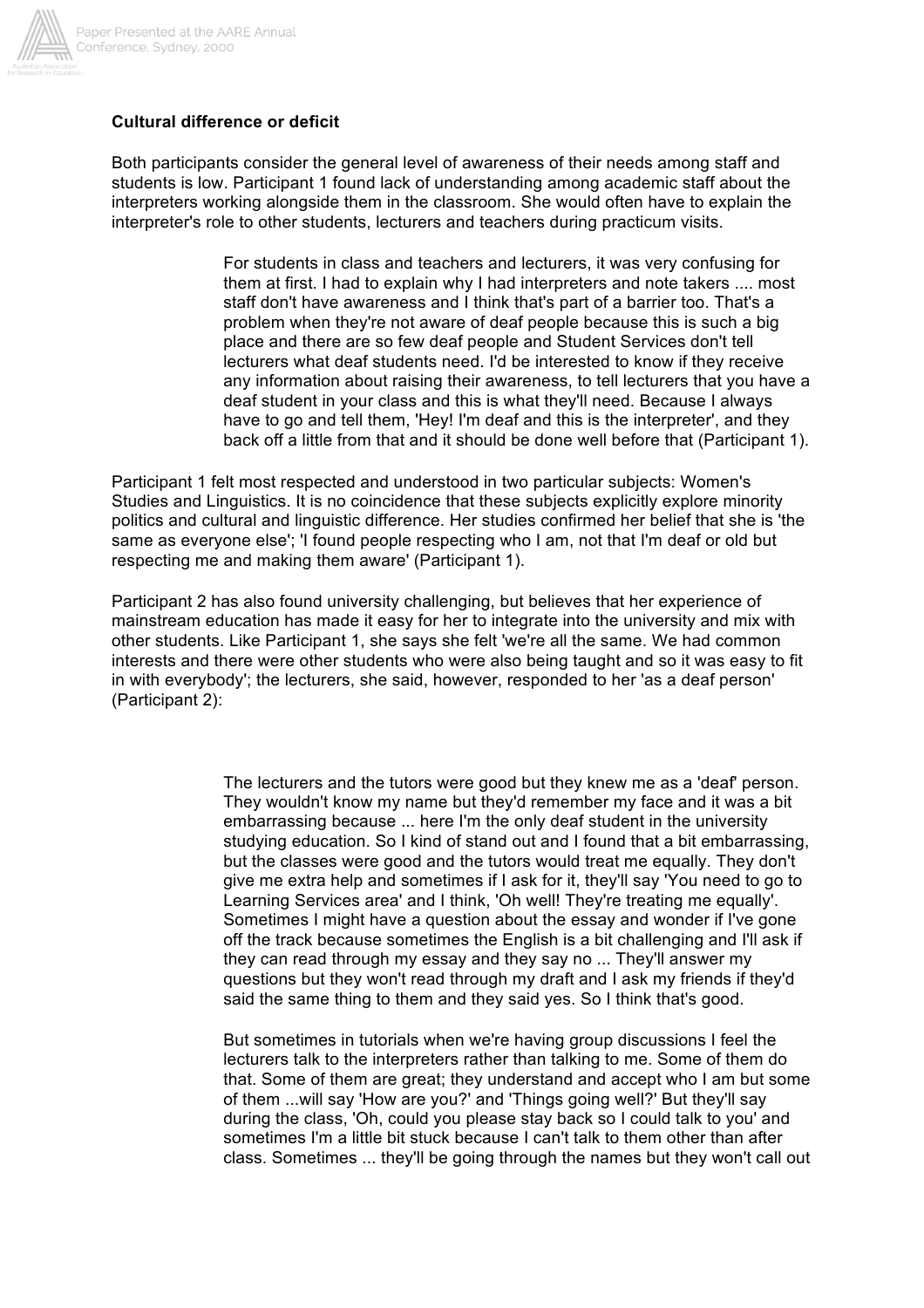

my name because they know I'm already there. I'd rather that they said my name and I could say 'yes' through the interpreter.

Some of them do approach me and ask how I'm going and it makes me feel like I have a relationship with them and I know if I have any problems I can go and see them. They're good but some I've had problems with. One lecturer last year, I found that she would put me down in front of everyone if I would miss a class because I was late, she'd say something like ... - in front of everyone this is - 'You weren't here last week'. I know that she wouldn't say that to other students and she'd say, 'Do you have a medical certificate?' And I'd come almost every other time and I'd say to her 'Could we talk about this later?' and she'd say no and she'd continue talking and I couldn't stand it. It was so embarrassing and so sometimes they treat me as being deaf first. I was about to say 'disabled' but no, I mean being deaf (Participant 2).

This participant thinks that her lecturers wonder how she will teach (deaf) children although they do not necessarily perceive her as disabled.

> I think they may be asking themselves 'How is she going to qualify as a teacher?' I say I'm going to be a teacher of the deaf but they don't understand that. I'm sure they realise that but they don't think of that when they look at me. (Participant 2).

Their motivation to become a teacher differs. The first participant talked about the politics of deaf education and the opportunity to make a difference to deaf children's lives, particularly in the area of language development:

> [It's] for the next generation so they don't have as difficult time going through what I went through. With support things can improve and things progress; if not, it's like there's just a barrier. I'd like to encourage deaf children because they need more language development and people to look up to, to improve. Not cochlear implant or anything like that, but to encourage them to study and to be aware about the future and communicating with deaf people or whatever. So I think probably working with deaf children would be closest to my heart (Participant 1).

Further study has enabled her to increase self-awareness and understanding of her deaf identity and develop skills to help other deaf people:

> It's been more important for me to find, to seek, what it is about being deaf because it wasn't explained to me about what deafness meant ... in the past I could see that deaf people complained about their problems and it was important for me to come to university to find out what I could do for other people (Participant 1).

She has mixed feelings about teaching in the future because of the political climate in deaf education: there is a general lack of deaf teachers, lack of hearing teachers proficient in Auslan, lack of schools that endorse and support bilingual education, and conflict between deaf and hearing approaches to deaf education. Becoming a teacher also requires a significant shift in her position and status in relation to other teachers. Before studying to become a teacher her interaction with schools has been as a parent of deaf children. Her position is problematic in that she has actively advocated for changes in language policy,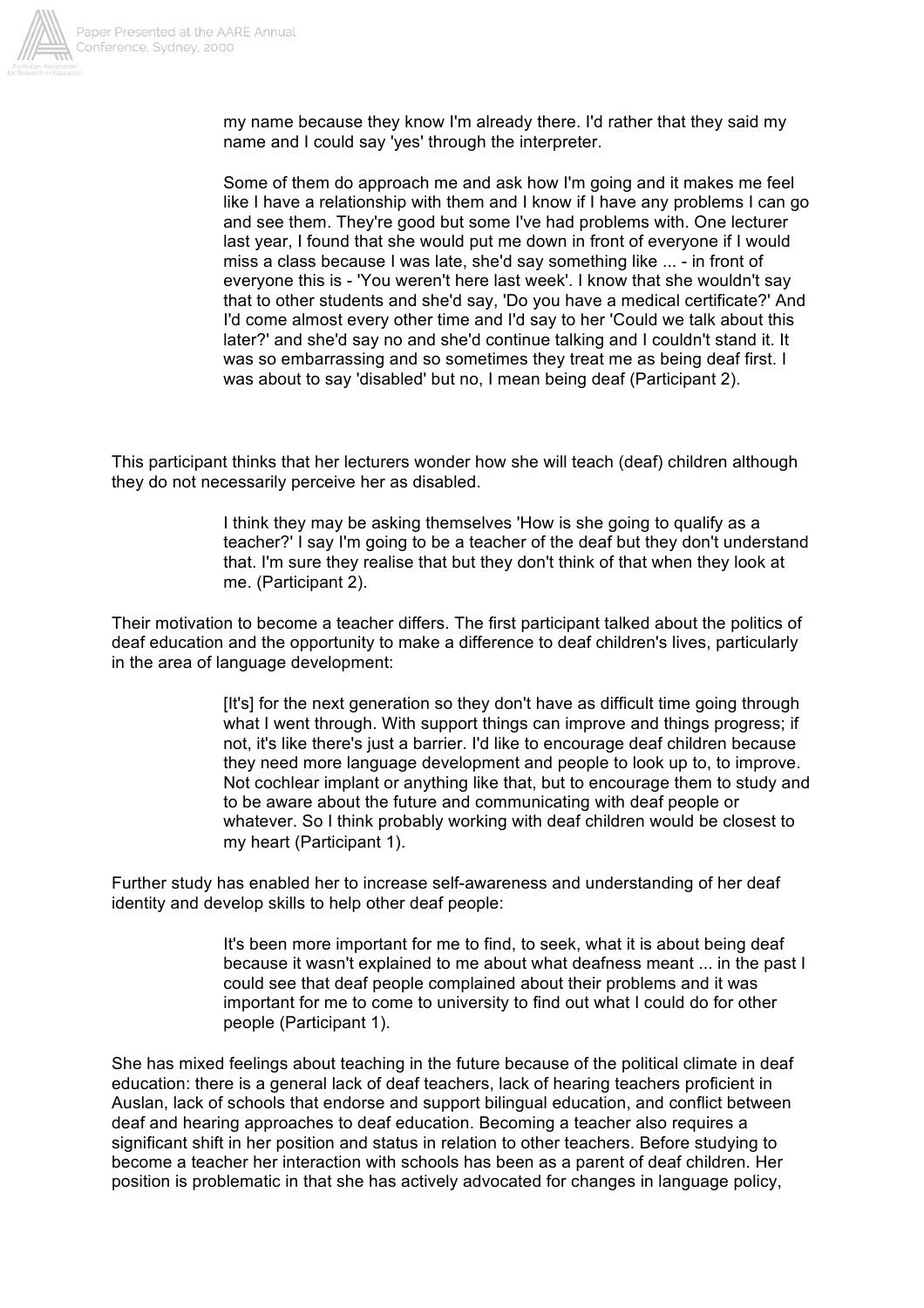

calling for Auslan to be used as the language of instruction in deaf education. She is concerned about whether she will be accepted as a deaf teacher within a profession dominated by hearing staff. She has already noticed changes in response from teachers who ignored her views as a parent and deaf mother.

> [I'm] wondering if some teachers will accept a deaf teacher or will they back off from me? .... In the past I've had to change my attitude. I've had to use speech and do all of the changes for *them* so why can't they change for *me* now? I think that would be fair. The teachers at ... [the deaf school] accepted me but not before, when I was just a mother lat the schooll (Participant 1).

She is angry that teachers of the deaf have not valued her experience and knowledge as a deaf parent and decided to enroll in a teacher education course, saying 'I had to go out and get *their* degree' before they would listen. Educational advancement is often one of the few ways in which members of a minority group can increase their status in the majority group.

> ... they say they're looking forward to me coming back to work there again. I drove home thinking - just because I'm a teacher! Like in the past, I wasn't but now they're saying because I'm going to be a teacher, why didn't they think that in the past! Why didn't they respect me when I was a parent! So I've got a few mixed feelings (Participant 1).

### **Language and identity**

Both participants were raised and educated through English (spoken or signed) and acquired Auslan in their teenage years. Both now use Auslan as their dominant language and find it problematic to identify their first language or mother tongue. Their comments show the strong relationship between language and identity.

When the second participant was in her final year in a segregated primary school, the teachers invited deaf adults using Auslan into the classroom: 'I used to watch and was really excited to see it' (Participant 2). She had not fully acquired Auslan by the age of 12, not understanding the grammatical structure of native sign language and still 'very strongly signing in English' (Participant 2). At about 14 years of age, she was fully exposed to Auslan and accepted it a year later: 'So it's only been for a short time' (Participant 2). I asked what she thought about Auslan and Signed English and which language helps her the most:

> I don't have any regrets, I thank my parents for learning Signed English and thinking of communication as the important thing. At that time, they weren't thinking of which was the better sign language to learn. They were concerned with communicating with me and it helped me a lot. Now I can't say if my parents had done Auslan what difference it would have made to me. I can't say that. It's like asking somebody from an Auslan family what would it be like if they'd been communicated to in Signed English (Participant 2).

Identifying her mother tongue and second language is problematic. Although Auslan is becoming her dominant language, she points to the fact that her home language is English and therefore, she differs from students who speak a different language in the home.

> ... most of my friends who have two cultures ... have an Asian background and so they communicate in a different language at home and so ... I would regard them as ESL. But for me, I've got Signed English at home .... I think ... English is my first language, really. But I accept being called someone who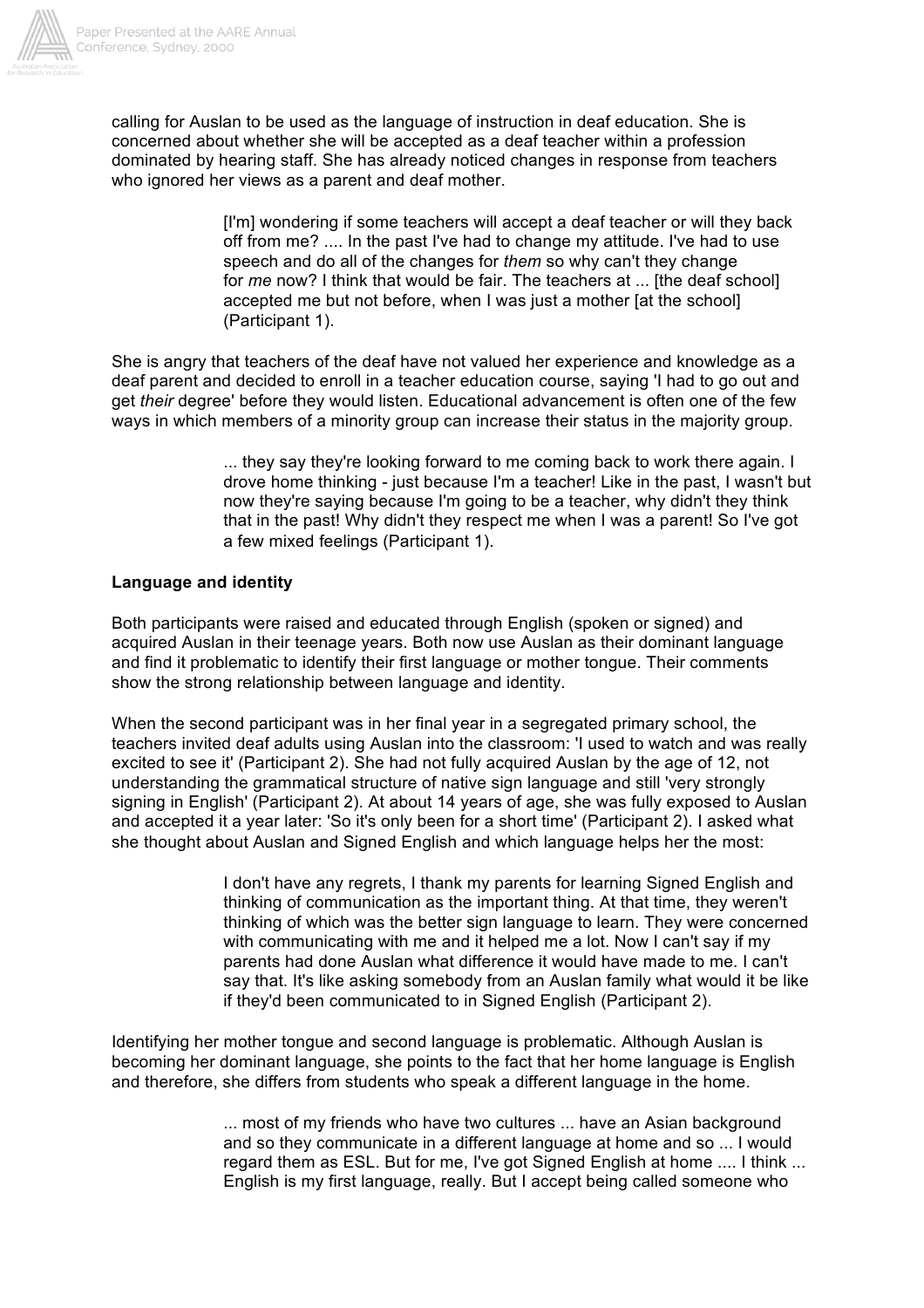

speaks English as a second language so I don't know. It's almost like I've got both languages of equal status: English and Auslan.

I'm starting to think Auslan is Imy mother tonguel. But when I think of my family, my parents, I think of English. I don't sign with them in Signed English [signs]. I use English because I'm speaking at the same time but it's really Auslan in English word order .... I sign in Auslan most of the time. I'm trying to think what would be my 'mother tongue'. I'm struggling to think about English because it would be too easy to say Auslan is my mother tongue. I accept that English has been good for me, so it's difficult. There's a lot of issues surrounding Signed English like the fact that it's not a language (Participant 2).

Teacher preparation assumes a dominant (hearing) view of the world and this participant's requests to respond to assessment tasks from a Deaf world view have been denied. Assessment tasks are framed from a hearing perspective that excludes or ignores deafness:

> Sometimes I think, okay I'm studying to become a teacher of the deaf, then it's best to study early and in my teacher training. For instance, when I was at ... [a school for the deaf] last year, that's where I wanted to go. They said no, I had to go to a regular school. And I thought, oh well, I need that experience, but I've come from a family of teachers.

> I said before that I had to do teaching prac in a regular school and not at ... [a school for the deaf]. At the moment I'm trying to negotiate having a special round there but they said no, I had to be in a regular school. But I want to start early. Like I might need to write about the 'social theories of writing' or whatever and I think to myself, should I write it from a Deaf perspective? They say, no, I have to write it from a hearing view because I'm in a course studying regular education. So it's a bit disappointing.

> I remember two years ago I asked them and they said no. I tried to negotiate this year. I'm studying sociology and we had to interview a family about their educational background and I asked if I could interview a deaf family and they sort of said, 'Oh well, err' and I said well I'm going to teach deaf children in the future and so they said, 'Oh, yes okay'. So I've had some wins. Last year in Language and Literacy I asked them if I could study a deaf child's reading and they said no. And I said, well what about a CODA [child of deaf adults]? I said it's a *hearing* child of deaf parents, still a *hearing* child and they said that's okay but I wasn't allowed to study a deaf reader. So it's interesting (Participant 2).

She is keen to relate her studies to deaf education and would find her course more valuable if she was able to do so. Although the university has a large department for the study of deafness, she is aware that the content of the post-graduate degree in special education (hearing-impairment) is largely based on a medical view of deafness and the study of speech and hearing: 'I could wait until my teacher of the deaf course, but we won't be studying the same subjects' (Participant 2). She is unsure whether she will even complete studies in deafness as she may well be employed without it. She is trying to apply the content of subjects such as Language and Literacy to the education of deaf children but currently has little understanding of how to teach English through a native sign language.

> At the moment I'm thinking about how I would teach them English through Auslan. I don't really understand how because I grew up with Signed English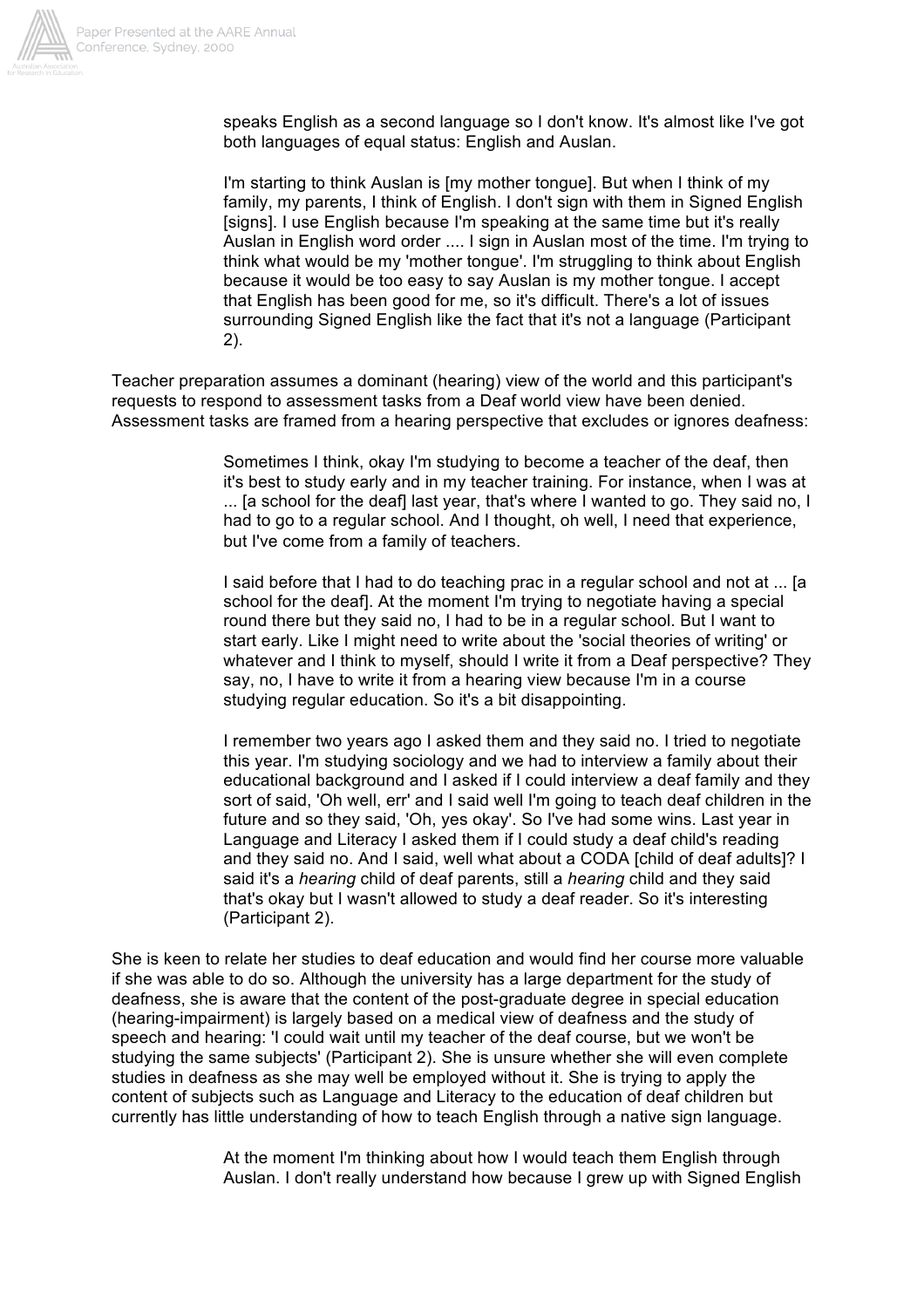

and I know that I acquired English from that. But Auslan is a different language and so teaching English through a different language, I don't know .... I'd teach through Auslan but I'm not sure how (Participant 2).

She is certain that she will not find out how to teach English to deaf children at university. She has arranged to work in a school in North America during the summer vacation where a large number of deaf teachers are employed and American Sign Language (ASL) is used to teach English as a second language:

> For sure not here at university because they don't know about deafness and the course for teachers of the deaf here is focused on audiology and hearing. They've only just recently introduced Auslan classes for only three hours a week! But I'm going to the Californian School for the Deaf and over half the staff there are deaf so that's why I'm really interested in going to see how they teach language. That's really my reason for going I'm going to work at the Californian School for the Deaf.

> I'll be really focusing on how the deaf teachers teach English and how they teach language or teach English through Auslan or ASL and trying to understand how the children acquire one language through a different language because the school has over 50% of their staff who are deaf so I think it will be a great experience .... There's really strong Deaf culture [there], so I'm really pleased to be going. have work experience there (Participant 2).

Her work in this school will not recognised by her university:

I asked if it could be work experience ... recognised through this university but they said no, because it's a special school. It would have to have been a regular school so it wasn't accepted but anyway. So I'm going in my own time (Participant 2).

Despite the difficulties associated with being deaf in an almost exclusively hearing university, neither participant prefers to attend a deaf university (such as Gallaudet University in Washington DC). Both participants identify diversity of views as more important than hearing status:

> It depends. I think it's more of a challenge because everybody here doesn't always have the same views. Doesn't matter if you're deaf or hearing, people have a different view. So even within a Deaf university, there would be the challenge of disagreeing with somebody else's views. So I think it would depend; I don't think it matters (Participant 1).

> I don't know. I think maybe II preferl a hearing [university], because then you get both perspectives. I don't know. Maybe it would be too much with just the deaf. It's nice to be able to share things with everyone (Participant 2).

### **Discussion**

The data reported here identify ways in which deaf students are positioned in universities. There is conflict between the way in which these students view themselves as culturally and linguistically different and university policies and practices position them as disabled. Their difference is generally framed as a disability, however, it may also be rendered invisible by teaching and administering these students as if they were 'any other student'. Despite the fact that they are preparing to teach deaf students, the participants are generally provided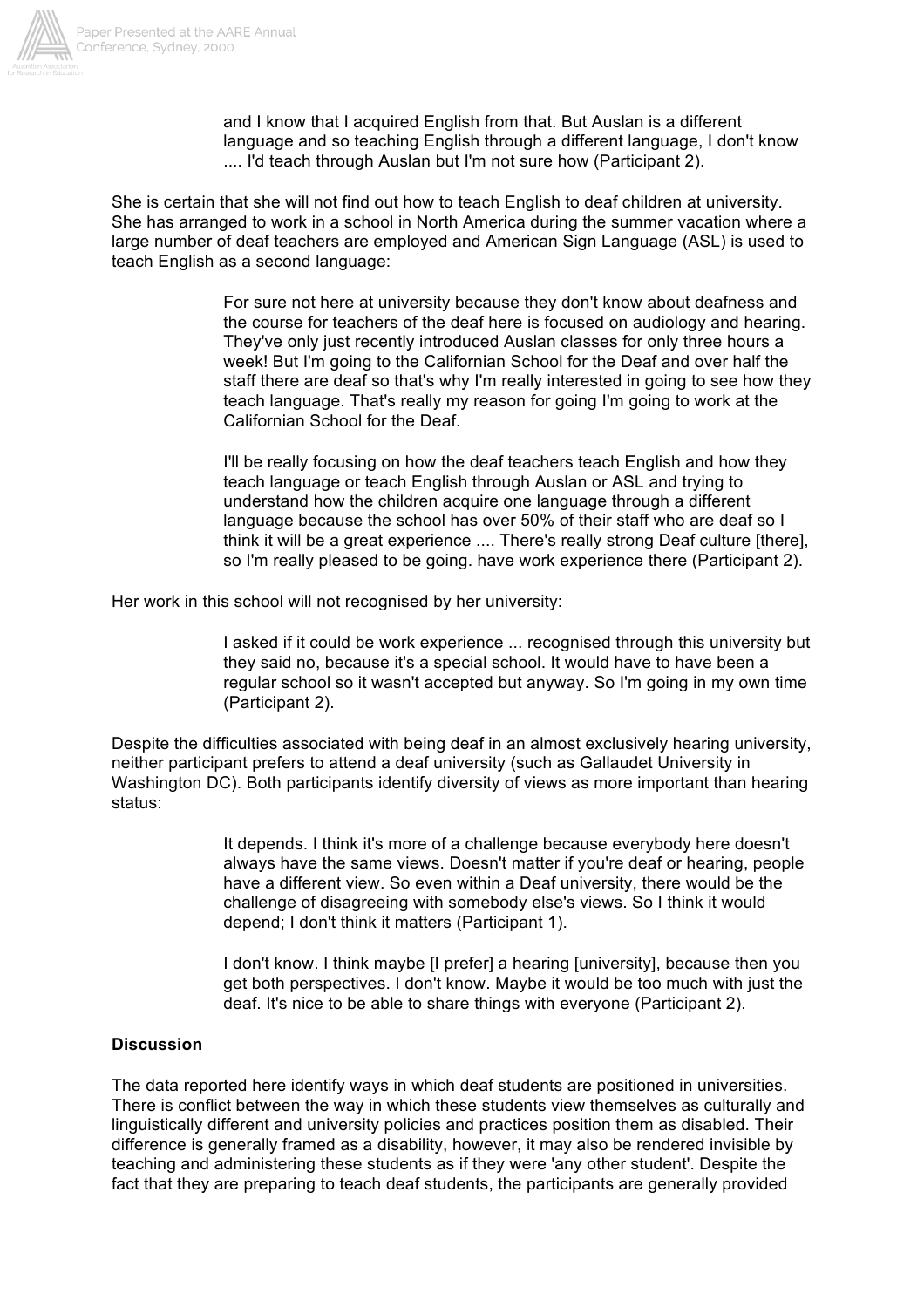

Paper Presented at the AARE Annual Conference, Sydney, 2000

> with little assistance in linking their current studies to their future teaching situation. Nor are they prepared for the difficulties they may face as minority language teachers working in a predominantly hearing environment.

> Universities and academic staff exhibit varying degrees to which they are willing to allow deaf students to adjust the content of assessment and practicum requirements. One of the participants in this study has been unable to study deaf families, deaf children or work in deaf schools and have this work recognised by the university for assessment requirements.

The linguistic legitimacy of native sign language was established by the work of American linguist, Stokoe (1960), more than four decades ago. It was not until 1987 that Auslan was included as a community language in the *National Policy on Languages* (Lo Bianco, 1987). The first Auslan dictionary was published two years later (Johnston, 1989). In 1991, the Deaf community was recognised as a cultural and linguistic minority in *Australia's Language: The Australian Language and Literacy Policy* (Department of Employment, Education and Training, 1991). There is a conflict between these national policies that recognise deaf people's status as members of a cultural and linguistic minority and educational policy that identifies deaf students as members of the equity target group: the disabled. Disability networks have embraced a policy of *inclusion* (see Jenkinson, 1997) which, in the case of the deaf, can run counter to cultural values and efforts towards self-determination (Reagan, 1994). At the very least, policies of inclusion for deaf students fail to identify their needs as language minority students. Universities call for staff to take into account a student's disability and make appropriate adjustment to ensure their equal access to higher education (http://www.deakin.edu. au/div\_css/ss/DRC/ policies.htm, accessed 27 November, 2000). Such policies are intended to cater for deaf students. Deaf students may be better supported by universities and academic staff who recognise their minority language status.

The participants' preference to be recognised as culturally and linguistically different is consistent with the view of organisations that represent deaf people. State, national and international organisations of deaf people call for recognition of and access to their language in education. Since the late 1990s, the Australian Association of the Deaf has sought to have Auslan recognised in the Australian constitution, legislating Deaf people's right to access their native sign language (C.A. Allen, personal communication, March 16, 1998).

#### **Conclusion**

As educators and educational researchers, the politics of educational practices and research epistemologies must continue to be challenged and exposed. In higher education, practices still exist that exclude or marginalise difference. Deaf people (as teachers and lecturers) are all but absent from our schools and universities. Significant change is needed to a system of education dominated by hearing teachers. The denial of linguistic and cultural difference, in preference for a disability construction, ignores the situation in which many deaf people find themselves. Language exists within a social and cultural context and is therefore political and bound up with issues of power. Schools and universities are powerful institutions whose practices can maintain the positions of particular cultural and linguistic groups. Educators must reconsider the assumptions underlying 'disability' policies.